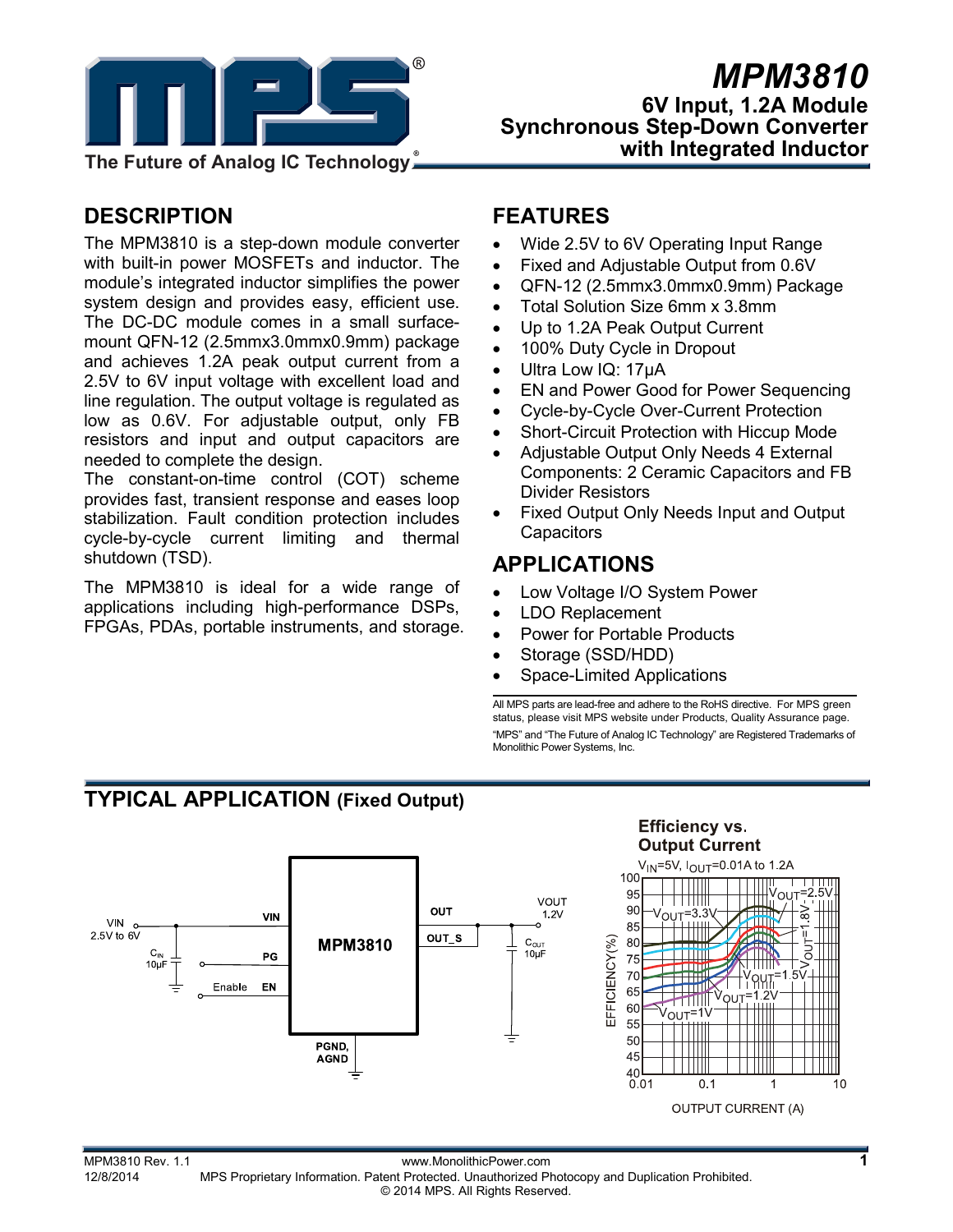

| <b>Part Number</b> | Package                        | Top<br><b>Marking</b> | Vo Range   |
|--------------------|--------------------------------|-----------------------|------------|
| MPM3810GQB*        | QFN-12<br>(2.5mmX3.0mmX0.9mm). | AFZ.                  | Adjustable |
| MPM3810GQB-12      | QFN-12<br>(2.5mmX3.0mmX0.9mm). | AGX                   | Fixed 1.2V |
| MPM3810GQB-18      | QFN-12<br>(2.5mmX3.0mmX0.9mm). | AGZ                   | Fixed 1.8V |
| MPM3810GQB-25      | QFN-12<br>(2.5mmX3.0mmX0.9mm). | AJG                   | Fixed 2.5V |
| MPM3810GQB-33      | QFN-12<br>(2.5mmX3.0mmX0.9mm). | AJH                   | Fixed 3.3V |

### **ORDERING INFORMATION**

**\*** For Tape & Reel, add suffix –Z (e.g. MPM3810GQB–Z);



# **PACKAGE REFERENCE**

### **ABSOLUTE MAXIMUM RATINGS (1)**

| -0.3V (-5V for <10ns) to 6.5V (7V for <10ns)              |     |
|-----------------------------------------------------------|-----|
| All Other Pins - 0.3V to 6.5 V                            |     |
|                                                           |     |
|                                                           |     |
| Continuous Power Dissipation $(T_A = +25^{\circ}C)^{(2)}$ |     |
|                                                           |     |
| Storage Temperature -65°C to +150°C                       |     |
|                                                           | (2) |

#### *Recommended Operating Conditions* **(3)** Supply Voltage VIN ............................ 2.5V to 6V Output Voltage VOUT .................. 12% x VIN to VIN Operating Junction Temp.  $(T_J)$ . -40°C to +125°C

## *Thermal Resistance* **(4)** *θJA θJC* QFN-12 (2.5mmX3.0mm)……65 13 °C/W

#### **Notes:**

- 1) Exceeding these ratings may damage the device.
- 2) The maximum allowable power dissipation is a function of the maximum junction temperature  $T_J$  (MAX), the junction-toambient thermal resistance  $\theta_{\text{IA}}$ , and the ambient temperature TA. The maximum allowable continuous power dissipation at any ambient temperature is calculated by  $P_D$  (MAX) = (T<sub>J</sub> (MAX)-TA)/θJA. Exceeding the maximum allowable power dissipation will cause excessive die temperature, and the regulator will go into thermal shutdown. Internal thermal shutdown circuitry protects the device from permanent damage.
- 3) The device is not guaranteed to function outside of its operating conditions.
- 4) Measured on JESD51-7, 4-layer PCB.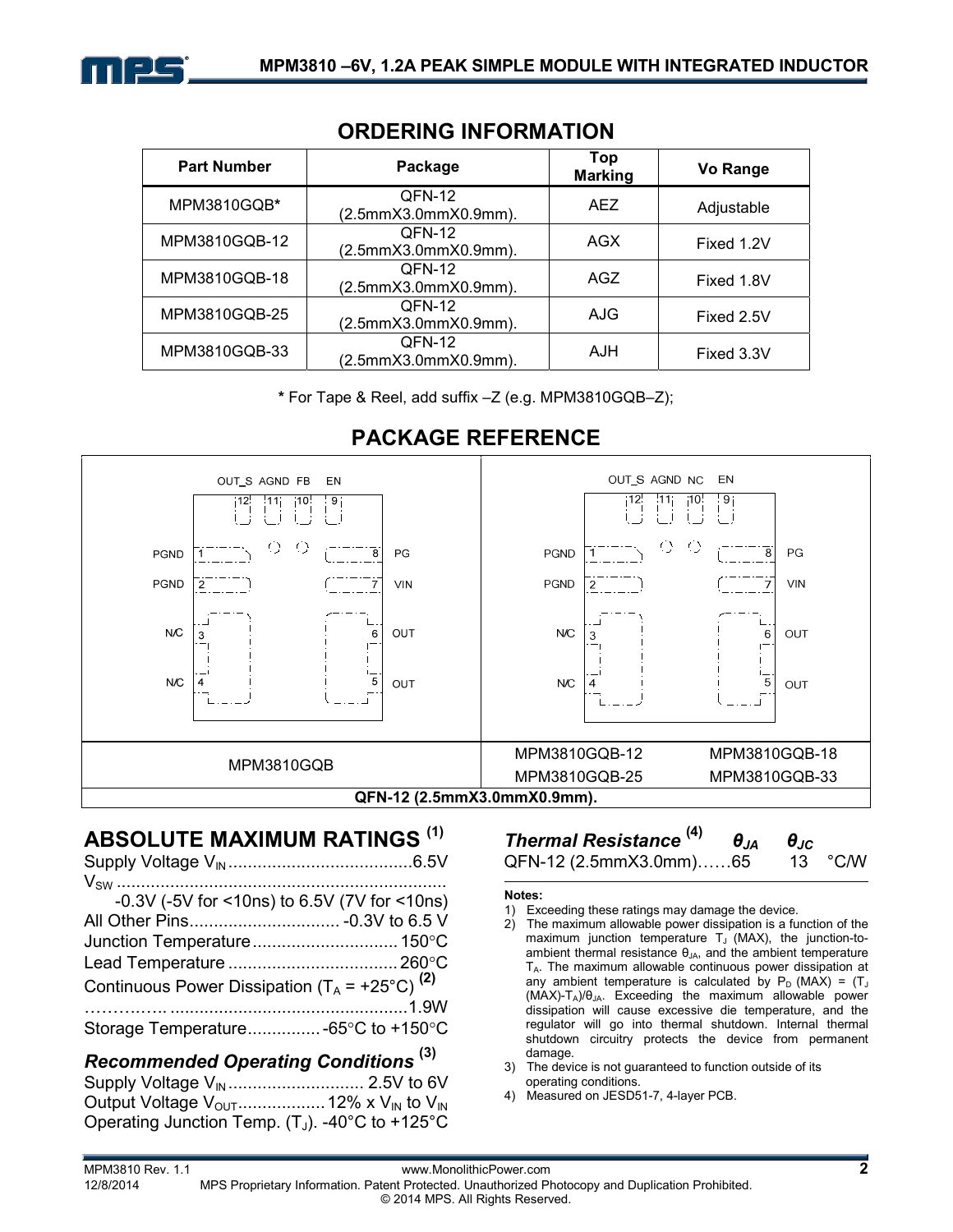

# **ELECTRICAL CHARACTERISTICS**

 $V_{IN}$  = 5V, T<sub>J</sub> = -40°C to +125°C, Typical value is tested at T<sub>J</sub> = +25°C. The limit over temperature is **guaranteed by characterization, unless otherwise noted.** 

| <b>Parameter</b>                        | Symbol                    | <b>Condition</b>                                                                            | Min   | <b>Typ</b>  | <b>Max</b> | <b>Units</b> |
|-----------------------------------------|---------------------------|---------------------------------------------------------------------------------------------|-------|-------------|------------|--------------|
| Feedback Voltage<br>(MPM3810GQB Only)   | $V_{FB}$                  | $2.5V \le V_{IN} \le 6V$ ,<br>$T_{\rm J}$ =+25 <sup>°</sup> C                               | 588   | 600         | 612        | mV           |
|                                         |                           | Only for<br>MPM3810GQB-12,<br>$I_{\text{OUT}}$ =10mA, T <sub>J</sub> =+25 <sup>o</sup> C    | 1.17  | 1.2         | 1.23       |              |
| <b>Fixed Output Voltage</b>             |                           | Only for<br>MPM3810GQB-18,<br>$I_{\text{OUT}}$ =10mA, T <sub>J</sub> =+25 <sup>o</sup> C    | 1.755 | 1.8         | 1.845      | $\vee$       |
|                                         |                           | Only for<br>MPM3810GQB-25,<br>$I_{\text{OUT}}$ =10mA, T <sub>J</sub> =+25 <sup>o</sup> C    | 2.437 | 2.5         | 2.563      |              |
|                                         |                           | Only for<br>MPM3810GQB-33,<br>$I_{\text{OUT}}$ =10mA, T <sub>J</sub> =+25 <sup>o</sup> C    | 3.217 | 3.3         | 3.383      |              |
| <b>Feedback Current</b>                 | $I_{FB}$                  | $V_{FB}$ = 0.63V, Only for<br><b>MPM3810GQB</b>                                             |       | 10          |            | nA           |
| PFET Switch-On Resistance               | $R_{DSON}$ $\overline{P}$ |                                                                                             |       | 100         |            | $m\Omega$    |
| <b>NFET Switch-On Resistance</b>        | $R_{DSON N}$              |                                                                                             |       | 60          |            | $m\Omega$    |
| Inductor L Value                        | L                         | Inductance value at<br>1MHz                                                                 |       | 0.47        |            | μH           |
| <b>Inductor DC Resistance</b>           | $R_{DCR}$                 |                                                                                             |       | 120         |            | $m\Omega$    |
| Dropout Resistance                      | $R_{DR}$                  | 100% on duty                                                                                |       | 220         |            | $m\Omega$    |
| Switch Leakage                          |                           | $V_{EN} = 0V$ , $V_{IN} = 6V$<br>$V_{SW}$ = 0V and 6V, ,<br>$T_{\rm J}$ =+25 <sup>o</sup> C |       | $\mathbf 0$ | 1          | μA           |
| <b>PFET Current Limit</b>               |                           |                                                                                             | 1.6   | 2.1         | 2.6        | A            |
| On Time                                 | $T_{ON}$                  | $V_{IN} = 5V$ , $V_{OUT} = 1.2V$<br>$V_{IN} = 3.6V$ , $V_{OUT} = 1.2V$                      |       | 70<br>100   |            | ns           |
| <b>Switching Frequency</b>              | $F_{s}$                   | $V_{IN} = 3.6V, V_{OUT} = 1.2V$                                                             | 2800  | 3500        | 4200       | kHz          |
| Minimum Off Time                        | $T_{MIN-OFF}$             |                                                                                             |       | 60          |            | ns           |
| Soft-Start Time                         | $T_{SS-ON}$               |                                                                                             |       | 1.5         |            | ms           |
| Power Good Upper Trip<br>Threshold      | $PG_{H}$                  | FB Voltage in Respect<br>to the Regulation                                                  |       | $+10$       |            | $\%$         |
| Power Good Lower Trip<br>Threshold      | $PG_{L}$                  |                                                                                             |       | $-10$       |            | $\%$         |
| Power Good Delay                        | $PG_{D}$                  |                                                                                             |       | 50          |            | μs           |
| Power Good Sink Current<br>Capability   | $V_{\sf PG-L}$            | Sink 1mA                                                                                    |       |             | 0.4        | V            |
| Power Good Logic High<br>Voltage        | $V_{PG-H}$                | $V_{IN} = 5V$ , $V_{FB} = 0.6V$                                                             | 4.9   |             |            | $\vee$       |
| Power Good Internal Pull-Up<br>Resistor | $R_{PG}$                  |                                                                                             |       | 550         |            | $k\Omega$    |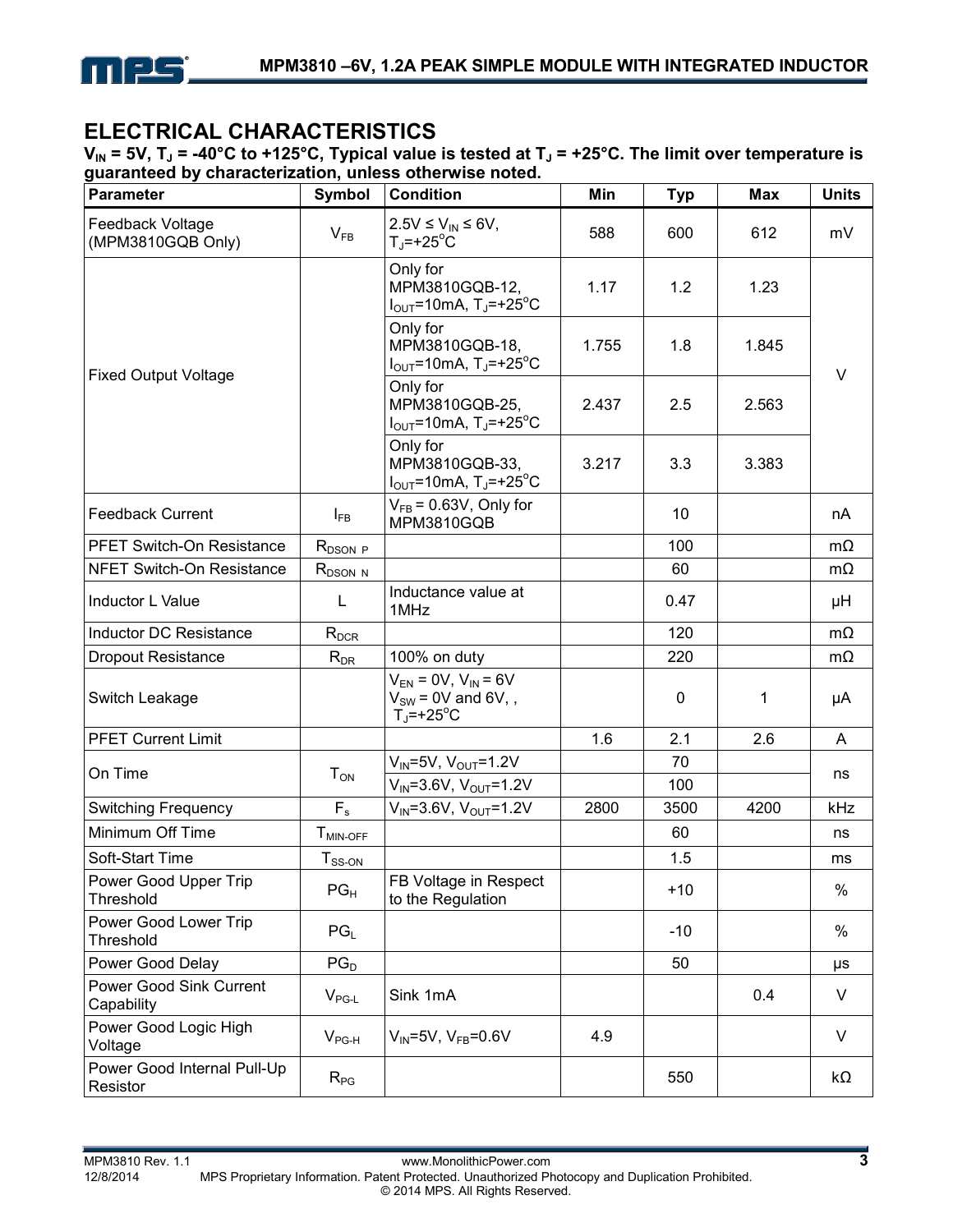

# **ELECTRICAL CHARACTERISTICS (continued)**

 $V_{IN}$  = 5V, T<sub>J</sub> = -40°C to +125°C, Typical value is tested at T<sub>J</sub> = +25°C. The limit over temperature is **guaranteed by characterization, unless otherwise noted.** 

| Parameter                                            | <b>Symbol</b> | <b>Condition</b>                                                                | Min  | <b>Typ</b> | Max  | <b>Units</b> |
|------------------------------------------------------|---------------|---------------------------------------------------------------------------------|------|------------|------|--------------|
| Under-Voltage Lockout<br><b>Threshold Rising</b>     |               |                                                                                 | 2.15 | 2.3        | 2.48 | V            |
| Under-Voltage Lockout<br><b>Threshold Hysteresis</b> |               |                                                                                 |      | 300        |      | mV           |
| <b>EN Input Logic Low Voltage</b>                    |               |                                                                                 |      |            | 0.4  | $\vee$       |
| <b>EN Input Logic High Voltage</b>                   |               |                                                                                 | 1.2  |            |      | $\vee$       |
|                                                      |               | $V_{EN}$ =2V                                                                    |      | 1.5        |      | μA           |
| <b>EN Input Current</b>                              |               | $V_{FN} = 0V$                                                                   |      | 0.1        | 1    | μA           |
| Supply Current (Shutdown)                            |               | $V_{EN} = 0V$ , T <sub>J</sub> =+25 <sup>°</sup> C                              |      |            | 1    | μA           |
| Supply Current (Quiescent)                           |               | $V_{FN} = 2V$ , $V_{FB} = 0.63V$ , $V_{IN} = 5V$ ,<br>$T_i$ =+25 <sup>°</sup> C |      | 17         | 21   | μA           |
| Thermal Shutdown <sup>(5)</sup>                      |               |                                                                                 |      | 150        |      | °C           |
| Thermal Hysteresis <sup>(5)</sup>                    |               |                                                                                 |      | 30         |      | °C           |

**Notes:** 

5) Not production test, guaranteed by design.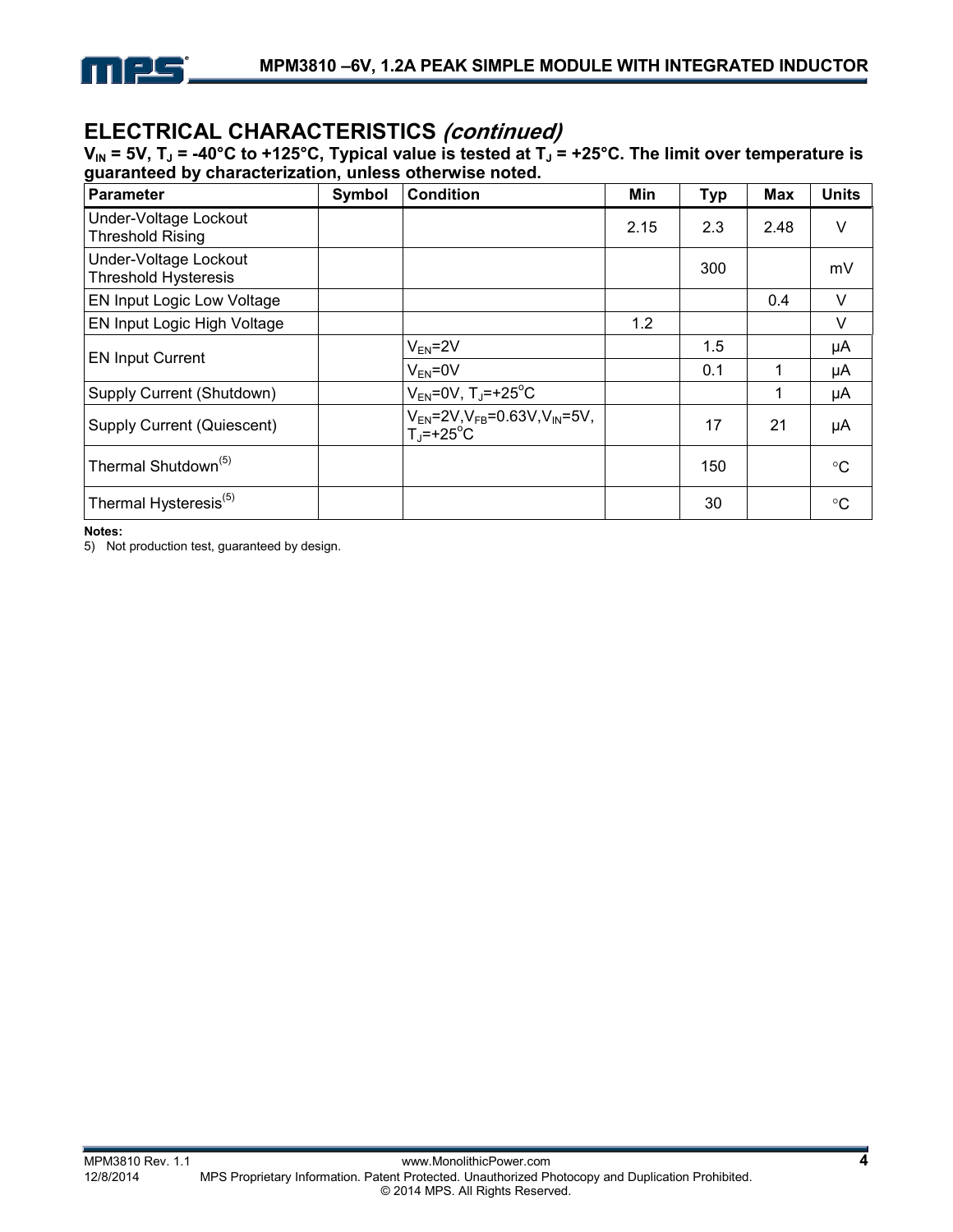



MPS Proprietary Information. Patent Protected. Unauthorized Photocopy and Duplication Prohibited. © 2014 MPS. All Rights Reserved.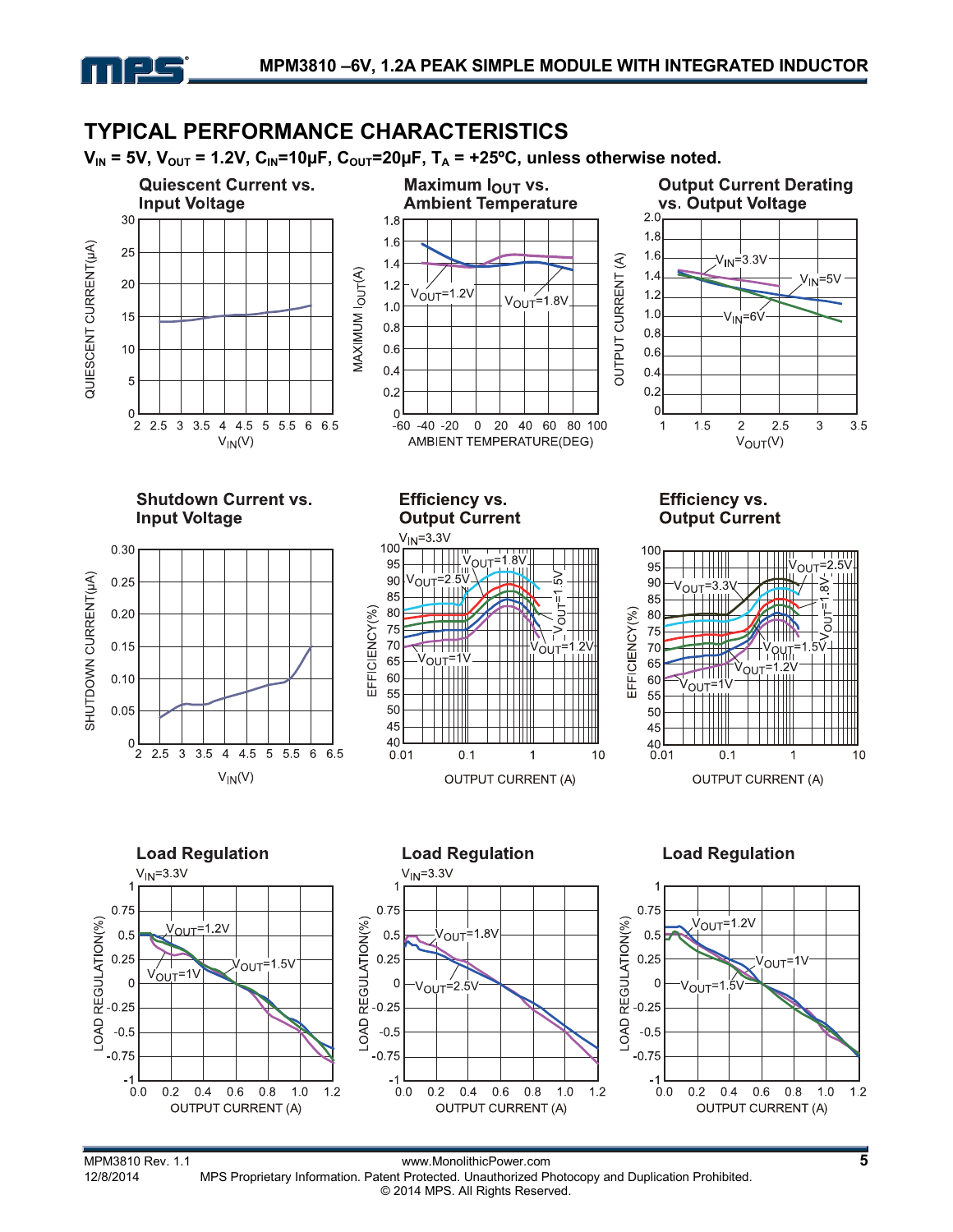

mpc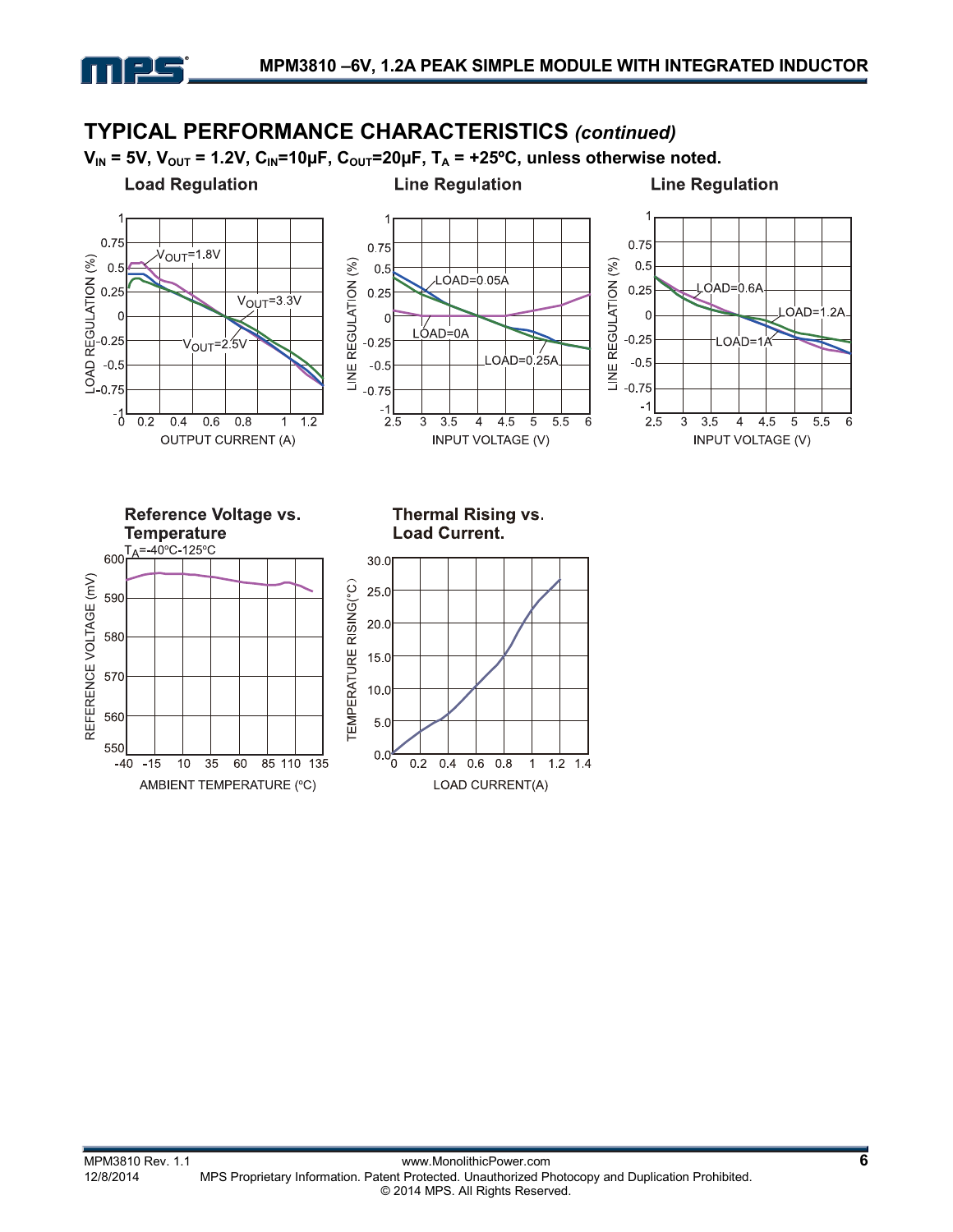

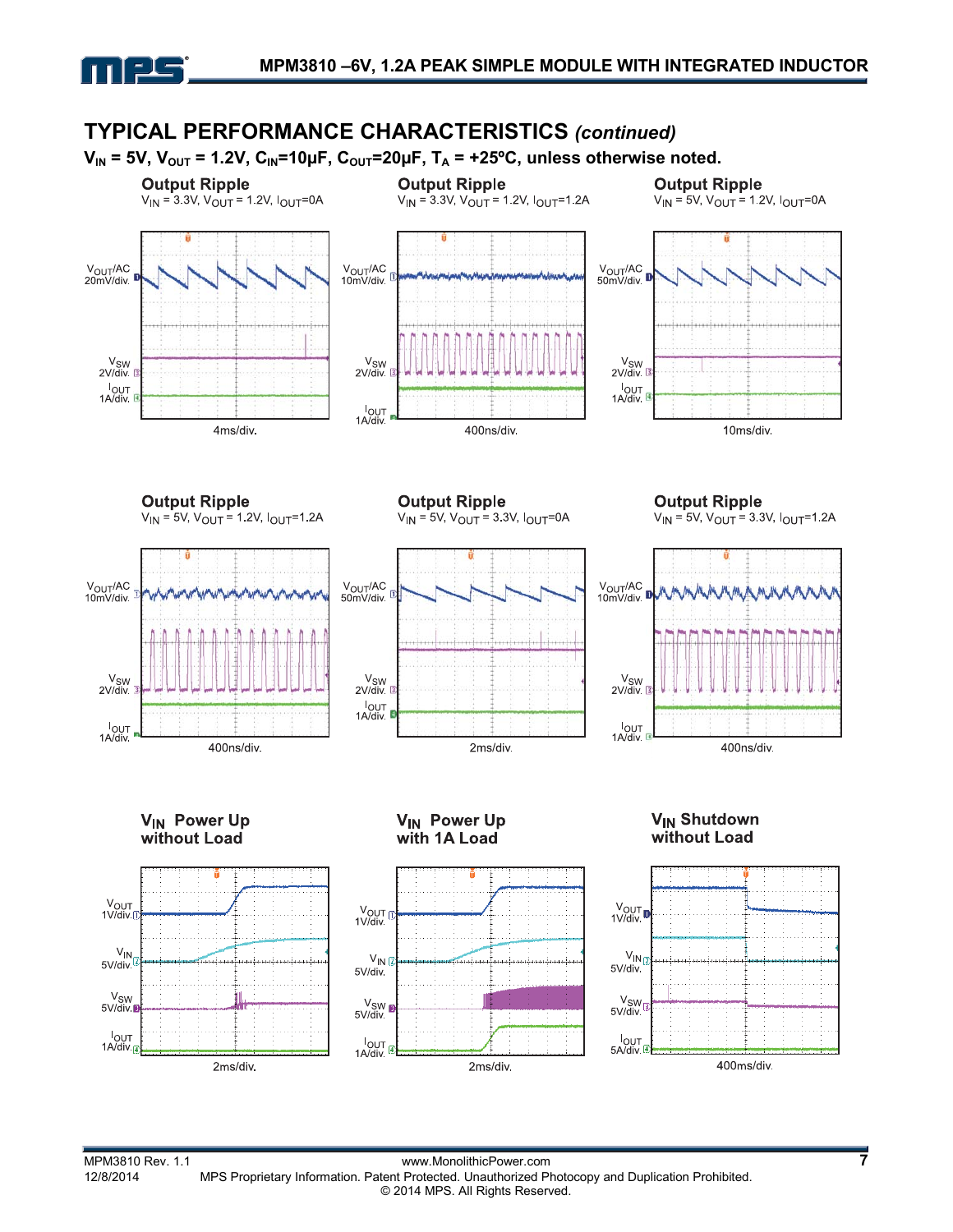# **TYPICAL PERFORMANCE CHARACTERISTICS** *(continued)*

 $V_{IN}$  = 5V,  $V_{OUT}$  = 1.2V,  $C_{IN}$ =10µF,  $C_{OUT}$ =20µF,  $T_A$  = +25°C, unless otherwise noted.



1ms/div.

mps

MPM3810 Rev. 1.1 www.MonolithicPower.com **8** MPS Proprietary Information. Patent Protected. Unauthorized Photocopy and Duplication Prohibited. © 2014 MPS. All Rights Reserved.

1s/div.

20µs/div.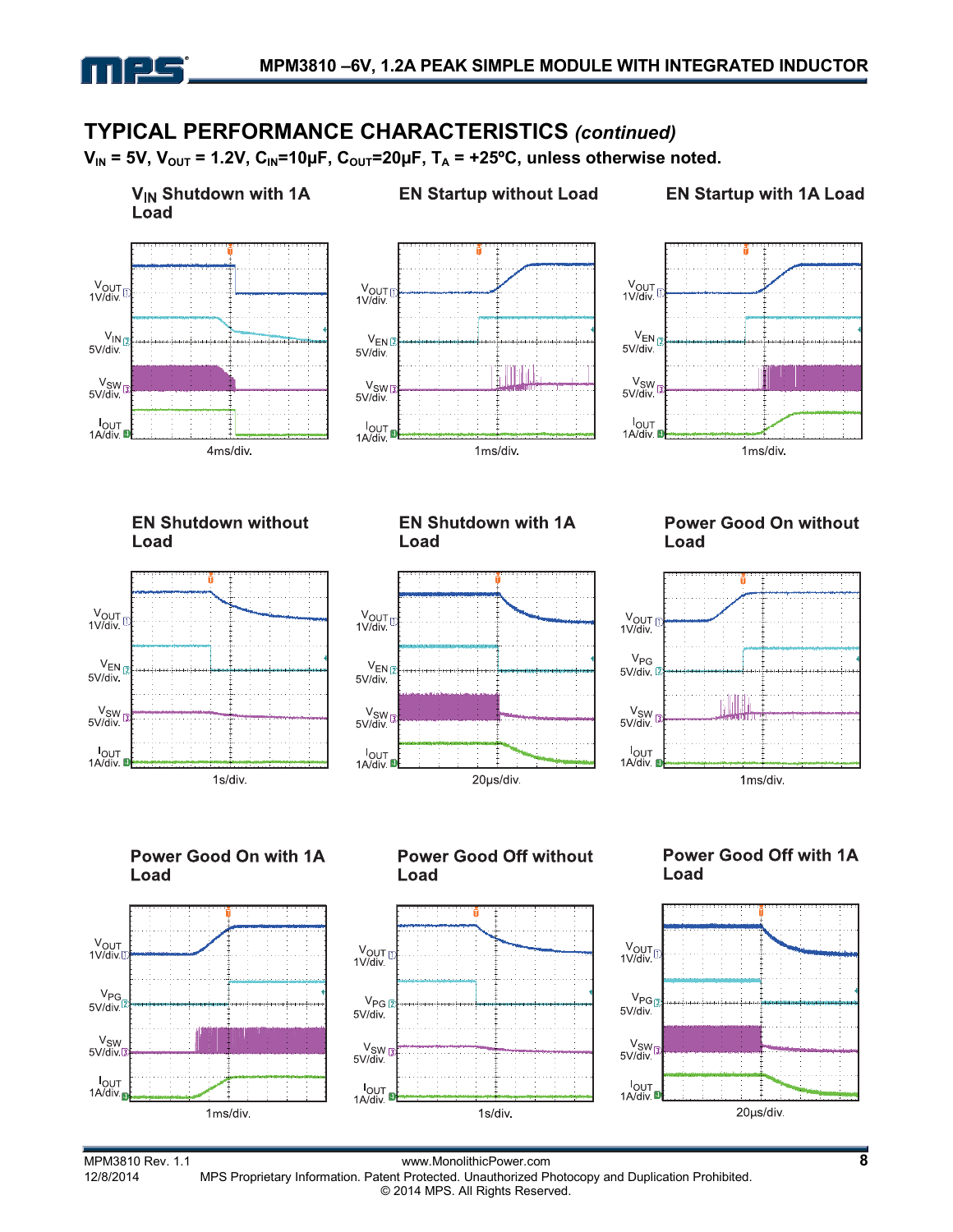# **TYPICAL PERFORMANCE CHARACTERISTICS** *(continued)*

 $V_{IN}$  = 5V,  $V_{OUT}$  = 1.2V,  $C_{IN}$ =10µF,  $C_{OUT}$ =20µF,  $T_A$  = +25°C, unless otherwise noted.

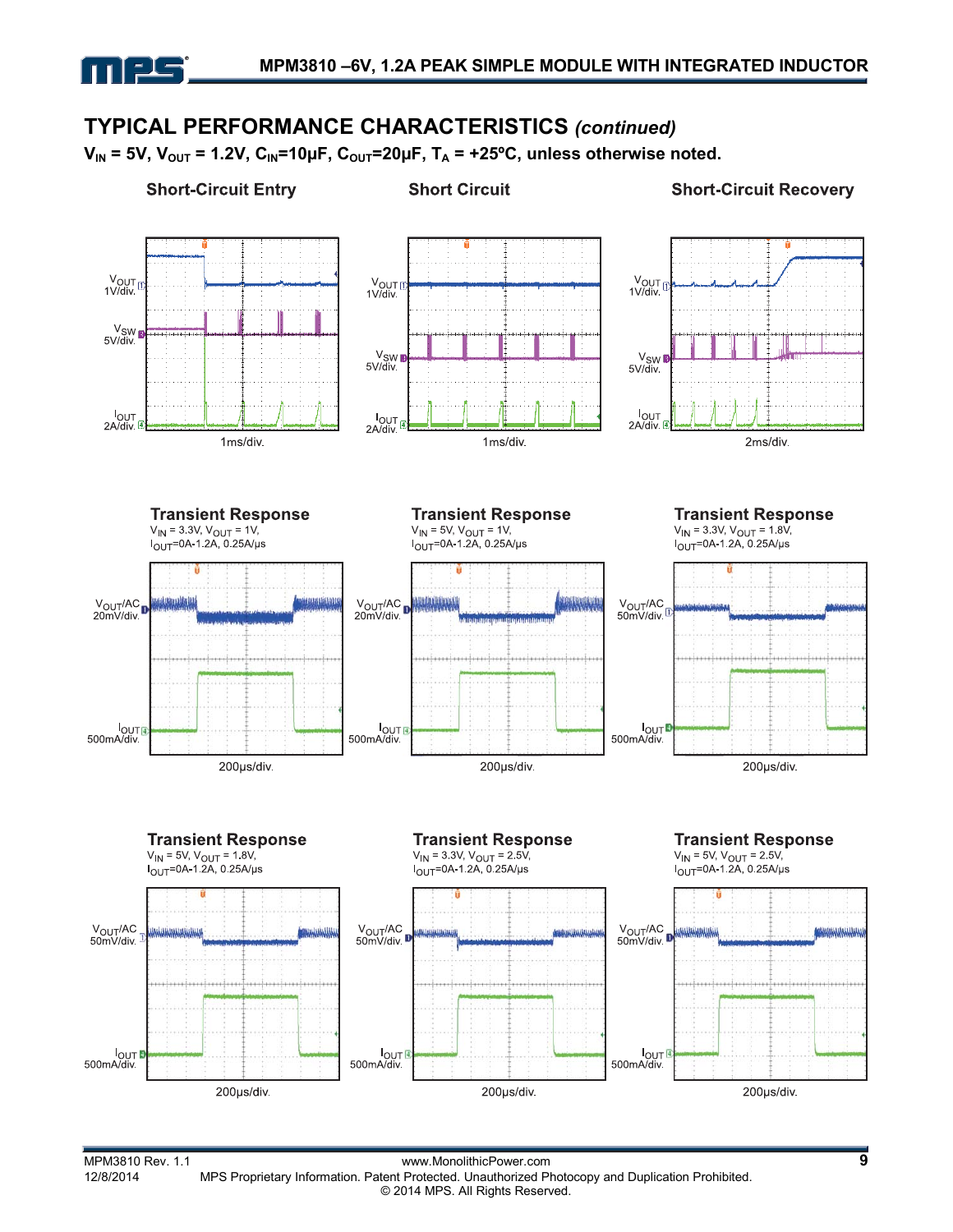

### **TYPICAL PERFORMANCE CHARACTERISTICS** *(continued)*

 $V_{IN}$  = 5V,  $V_{OUT}$  = 1.2V,  $C_{IN}$ =10µF,  $C_{OUT}$ =20µF,  $T_A$  = +25°C, unless otherwise noted.

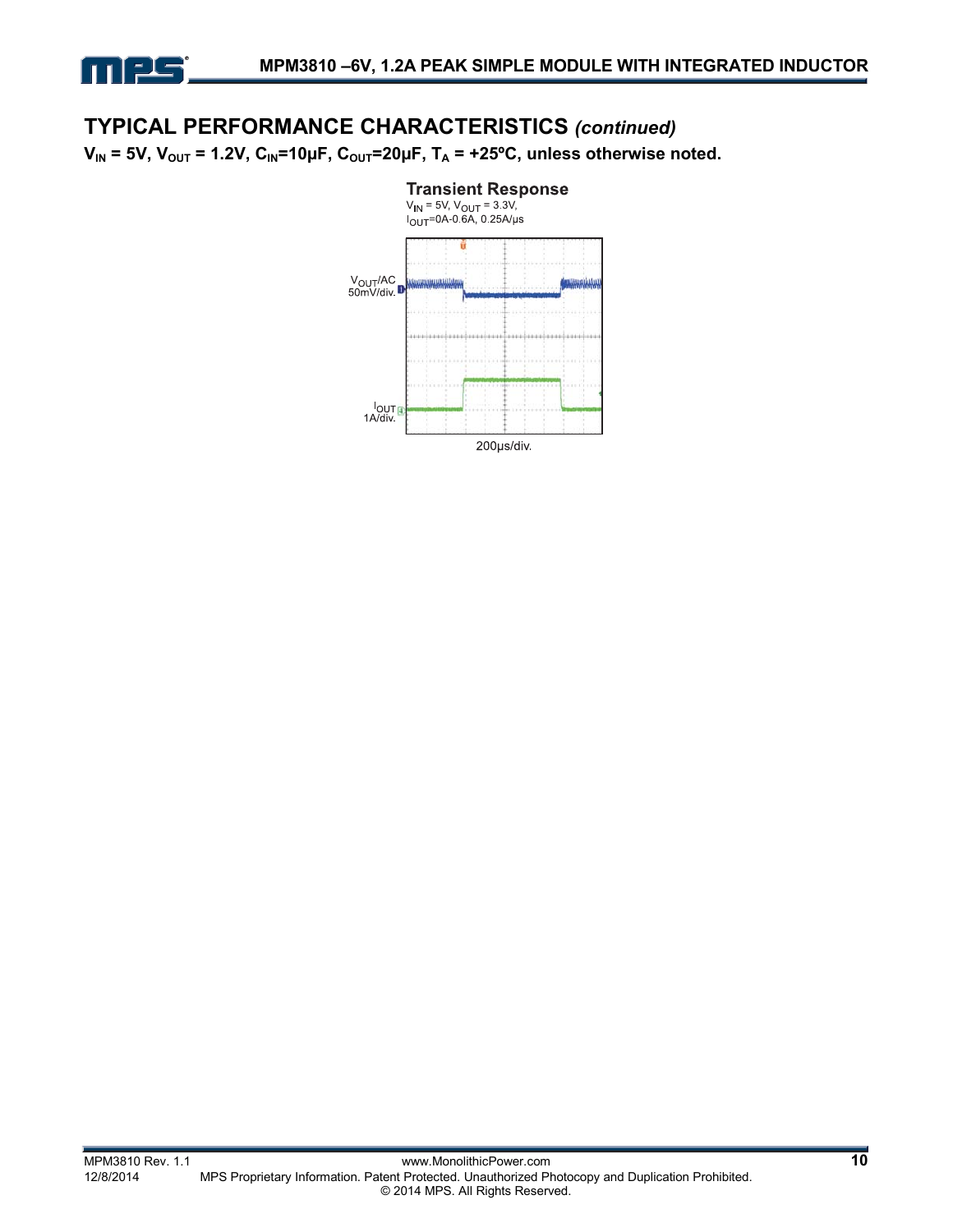

## **PIN FUNCTIONS**

| Pin#            | <b>Name</b>                                 | <b>Description</b>                                                                                                                                                                                                                                  |
|-----------------|---------------------------------------------|-----------------------------------------------------------------------------------------------------------------------------------------------------------------------------------------------------------------------------------------------------|
| 1, 2            | <b>PGND</b>                                 | Power Ground.                                                                                                                                                                                                                                       |
| 3, 4            | NC.                                         | Internal SW Pad. Connected with copper pad for thermal sink.                                                                                                                                                                                        |
| 5, 6            | <b>OUT</b>                                  | Output Voltage Power Rail. Connect load to OUT. Output capacitor is needed.                                                                                                                                                                         |
| 7               | <b>VIN</b>                                  | Supply Voltage. The MPM3810 operates from a $+2.5V$ to $+6V$ unregulated input. A<br>decouple capacitor is needed to prevent large voltage spikes from appearing at the<br>input. Place the decoupling capacitor as close to VIN as possible.       |
| 8               | PG.                                         | Power Good Indicator. The output of PG is an open drain with an internal pull-up<br>resistor to VIN. PG is pulled up to VIN when the FB voltage is within 10% of the<br>regulation level. If FB voltage is out of that regulation range, PG is low. |
| 9               | EN                                          | On/Off Control.                                                                                                                                                                                                                                     |
| 10              | FB.<br>(MPM3810GQB<br>only)                 | Feedback. An external resistor divider from the output to GND (tapped to the FB)<br>sets the output voltage.                                                                                                                                        |
|                 | <b>NC</b><br>(Fixed Output<br>Version only) | Inter Test Pad. Do Not Connect.                                                                                                                                                                                                                     |
| 11              | <b>AGND</b>                                 | Analogy Ground for Internal Control Circuit.                                                                                                                                                                                                        |
| 12 <sup>2</sup> | OUT S                                       | Output Voltage Sense.                                                                                                                                                                                                                               |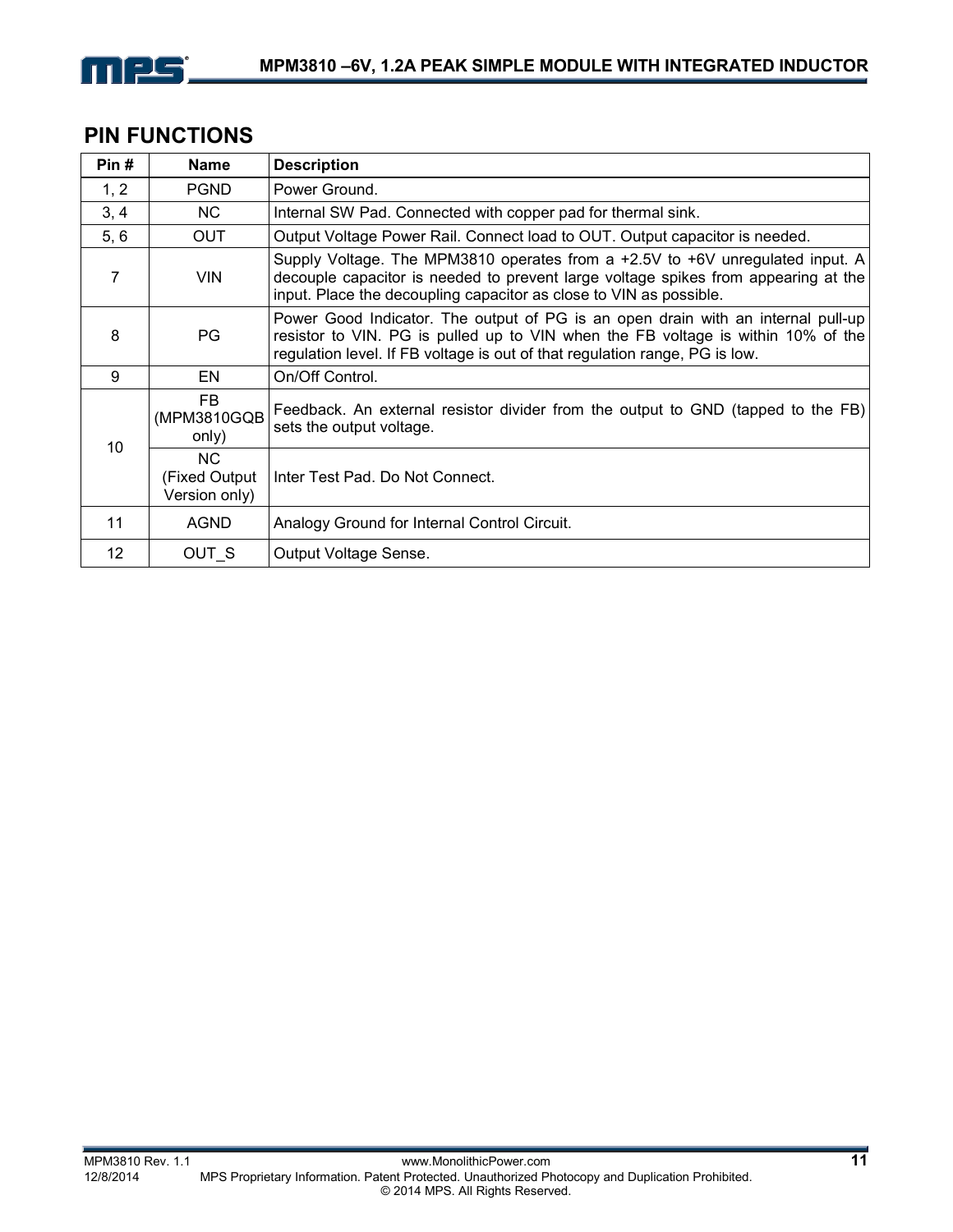

### **OPERATION**

The DC-DC module has a small surface-mount QFN-12 (2.5mmx3.0mmx0.9mm) package. The module's integrated inductor simplifies the schematic and layout design. Only FB resistors and input and output capacitors are needed to complete the design. MPM3810 uses constant on-time control (COT) with input voltage feed forward to stabilize the switching frequency over a full-input range. At light load, MPM3810 employs a proprietary control of the low-side switch and inductor current to improve efficiency.

#### **Constant On-Time Control (COT)**

Compared to a fixed-frequency PWM control, constant on-time control (COT) offers the advantage of a simpler control loop and faster transient response. Using input voltage feed forward, the MPM3810 maintains a nearly constant switching frequency across the input and output voltage range. The on-time of the switching pulse is estimated as follows:

$$
T_{ON} = \frac{V_{OUT}}{V_{IN}} \cdot 0.28us
$$

To prevent inductor current run away during load transition, MPM3810 fixes the minimum off time to 60ns. However, this minimum off-time limit does not affect operation in a steady state.

#### **Light-Load Operation**

In a light-load condition, MPM3810 uses a proprietary control scheme to save power and improve efficiency. The MP3810 turns off the low-side switch when the inductor current begins to reverse. Then MP3810 works in discontinuous conduction mode (DCM) operation.

A zero current cross circuit detects if the inductor current begins to reverse. Considering the internal circuit propagation time, the typical delay time is 30ns. This means the inductor current continues to fall after the ZCD is triggered. If the inductor current falling slew rate is fast (Vo voltage is high or close to Vin), the low-side MOSFET turns off (this means the inductor current may be negative). This does not allow the MPM3810 to enter DCM. If DCM is required, the off-time of the low-side MOSFET in continuous conduction mode (CCM) should be longer than 60ns. For example, if Vin is 3.6V and Vo is 3.3V, the off-time in CCM is 24ns. It is difficult to enter DCM at light load.

#### **Enable (EN)**

If the input voltage is greater than the undervoltage lockout threshold (UVLO), typically 2.3V, MPM3810 is enabled by pulling EN above 1.2V. Leaving EN to float or be pulled down to ground disables MPM3810. There is an internal 1MΩ resistor from EN to ground.

#### **Soft-Start (SS)**

MPM3810 has a built-in soft-start that ramps up the output voltage in a controlled slew rate. This avoids overshoot at startup. The soft-start time is about 1.5ms typically.

#### **Power GOOD Indictor (PGOOD)**

MPM3810 has an open drain with a 550kΩ pullup resistor pin for the power good indicator (PGOOD). When FB is within +/-10% of regulation voltage (i.e. 0.6V), PGOOD is pulled up to IN by the internal resistor. If FB voltage is out of the +/-10% window, PGOOD is pulled down to ground by an internal MOSFET. The MOSFET has a maximum  $R_{dson}$  of less than 400Ω.

#### **Current Limit**

MPM3810 has a typical 2.1A current limit for the high-side switch. When the high-side switch reaches the current limit, MPM3810 hits the hiccup threshold until the current decreases. This prevents the inductor current from continuing to build, which results in damage to the components.

#### **Short Circuit and Recovery**

MPM3810 enters short-circuit protection (SCP) mode when the current limit is reached; then it tries to recover from the short circuit with hiccup mode. In SCP, MPM3810 disables the output power stage, discharges the soft-start cap and then automatically tries to soft-start again. If the short circuit remains after the soft-start ends, MPM3810 repeats the cycle until the short circuit disappears, and the output rises back to the regulation level.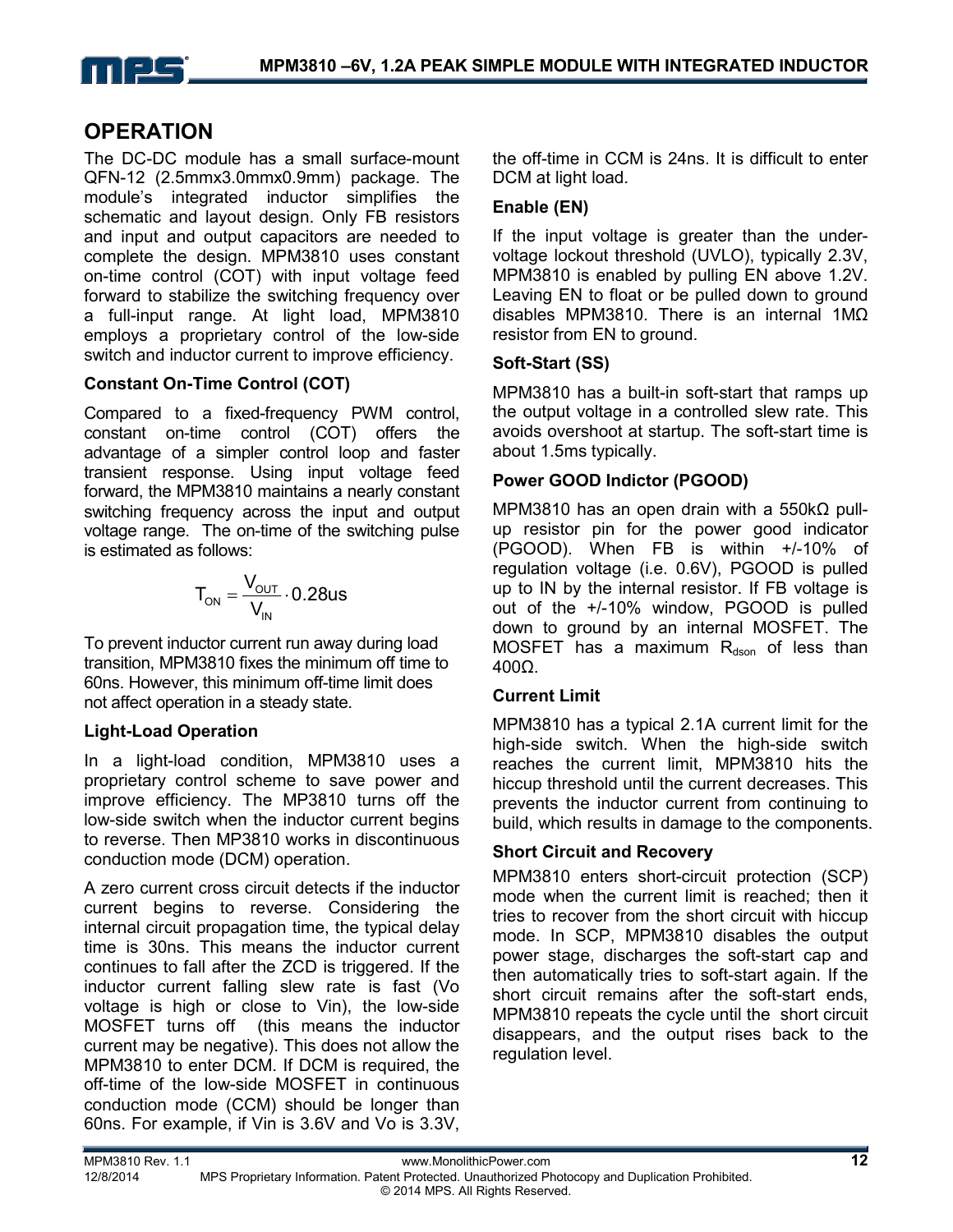

# **FUNCTIONAL BLOCK DIAGRAM**



**Figure 1: Functional Block Diagram**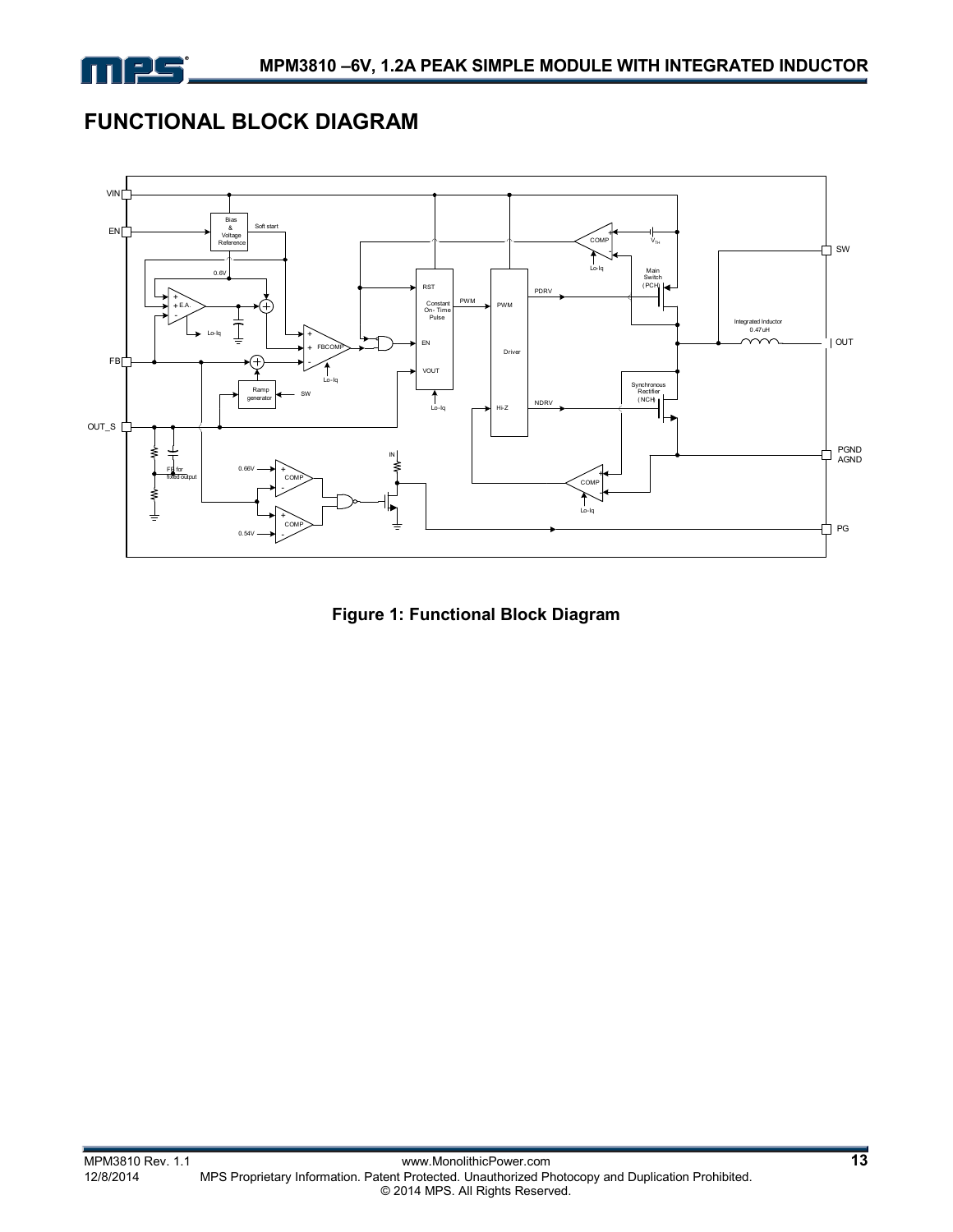## **APPLICATION INFORMATION**

#### **COMPONENT SELECTION**

#### **Setting the Output Voltage**

The external resistor divider is used to set the output voltage (see Typical Application on page 16). The feedback resistor R1 cannot be too large or too small considering the trade-off for stability and dynamics. Choose R1 between 40kΩ to 80kΩ. R2 is given by:

$$
R2 = \frac{R1}{\frac{V_{\text{out}}}{0.6} - 1}
$$

The feedback circuit is shown in Figure 2.



**Figure 2: Feedback Network**

Table 1 lists the recommended resistor values for common output voltages.

**Table 1: Resistor Values for Common Output Voltages** 

| $V_{\text{OUT}}(V)$ | $R1$ (k $\Omega$ ) | $R2$ (k $\Omega$ ) |
|---------------------|--------------------|--------------------|
| 1.0                 | 40(1%)             | 60(1%)             |
| 1.2                 | 40(1%)             | $40(1\%)$          |
| 1.8                 | 60(1%)             | $30(1\%)$          |
| 2.5                 | 80(1%)             | 25(1%)             |
| 3.3                 | 80(1%)             | 17.7(1%)           |

#### **Selecting the Input Capacitor**

The input current to the step-down converter is discontinuous, therefore a capacitor is required to supply the AC current while maintaining the DC input voltage. For optimal performance, use low ESR capacitors. Ceramic capacitors with X5R or X7R dielectrics are highly recommended due to their low ESR and small temperature coefficients. For most applications, a 10µF capacitor is sufficient.

For higher output voltage, a 22µF may be needed to enhance system stability.

Since the input capacitor absorbs the input switching current, it requires an adequate ripplecurrent rating. The RMS current in the input capacitor can be estimated by:

$$
I_{C1} = I_{LOAD} \times \sqrt{\frac{V_{OUT}}{V_{IN}} \left(1 - \frac{V_{OUT}}{V_{IN}}\right)}
$$

The worst case condition occurs at  $V_{\text{IN}} = 2V_{\text{OUT}}$ , where:

$$
I_{C1} = \frac{I_{LOAD}}{2}
$$

For simplification, choose the input capacitor that has a RMS current rating greater than half of the maximum load current.

The input capacitor can be electrolytic, tantalum or ceramic. When using electrolytic or tantalum capacitors, a small, high quality ceramic capacitor (i.e.  $0.1\mu$ F), should be placed as close to the IC as possible. When using ceramic capacitors, check that they have enough capacitance to provide sufficient charge to prevent an excessive voltage ripple at input. The input-voltage ripple caused by capacitance is estimated by:

$$
\Delta V_{IN} = \frac{I_{LOAD}}{f_s \times C1} \times \frac{V_{OUT}}{V_{IN}} \times \left(1 - \frac{V_{OUT}}{V_{IN}}\right)
$$

#### **Selecting the Output Capacitor**

The output capacitor  $(C_{\text{OUT}})$  is required to maintain the DC output voltage. Ceramic capacitors are recommended. Low ESR capacitors are preferred to keep the outputvoltage ripple low. The output voltage ripple is estimated by:

$$
\Delta V_{\text{OUT}} = \frac{V_{\text{OUT}}}{f_s \times L_1} \times \left(1 - \frac{V_{\text{OUT}}}{V_{\text{IN}}}\right) \times \left(R_{\text{ESR}} + \frac{1}{8 \times f_s \times C2}\right)
$$

Where  $L_1$  is the inductor value, and  $R_{ESR}$  is the equivalent series resistance (ESR) value of the output capacitor  $(L_1$  is 0.47 $\mu$ H).

When using ceramic capacitors, the impedance at the switching frequency is dominated by the capacitance. The output-voltage ripple is mainly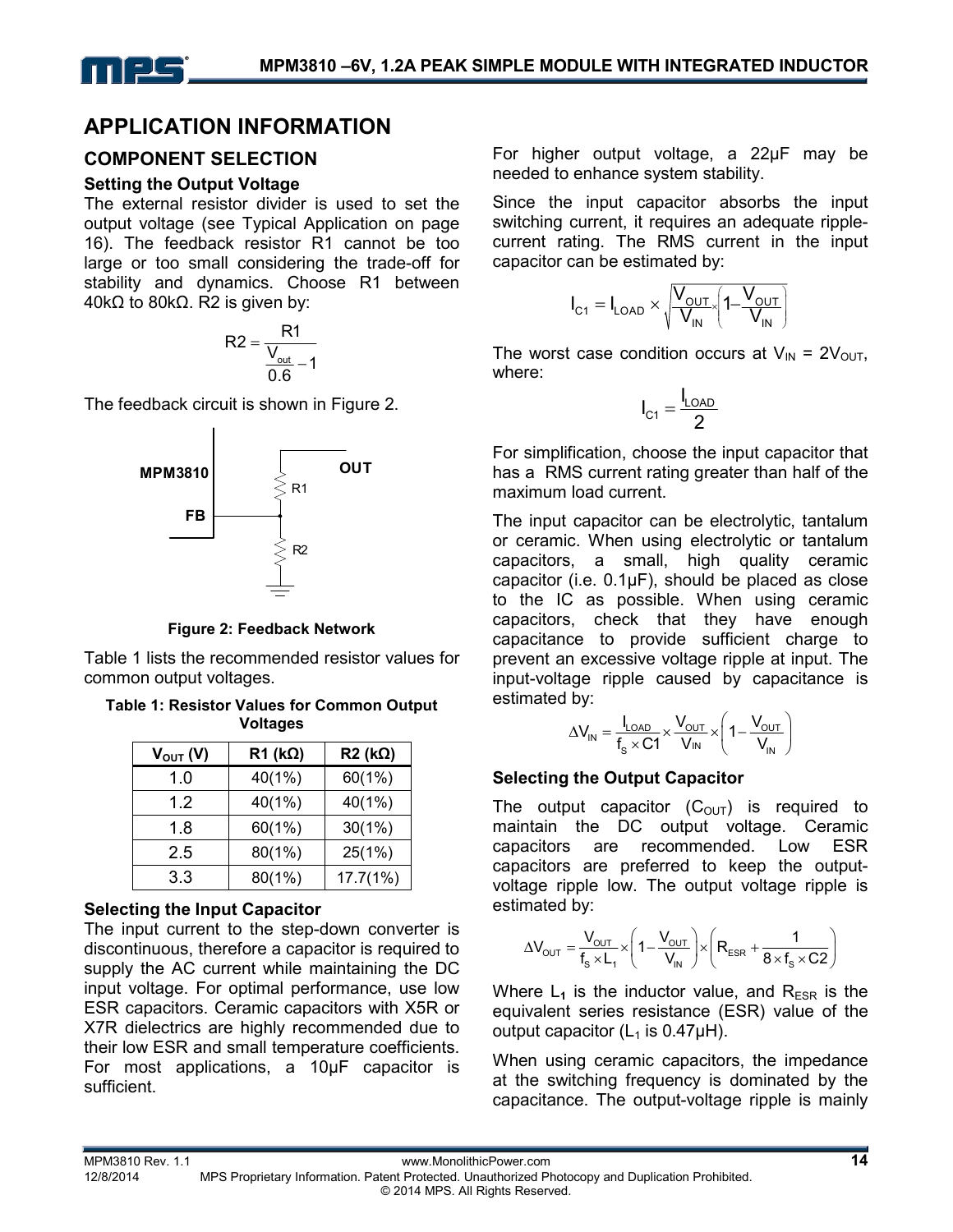

caused by the capacitance. For simplification, the output-voltage ripple is estimated by:

$$
\Delta V_{\text{OUT}} = \frac{V_{\text{OUT}}}{8 \times f_s^2 \times L_1 \times C2} \times \left(1 - \frac{V_{\text{OUT}}}{V_{\text{IN}}}\right)
$$

When using tantalum or electrolytic capacitors, the ESR dominates the impedance at the switching frequency. For simplification, the output ripple can be approximated by:

$$
\Delta V_{\text{OUT}}=\frac{V_{\text{OUT}}}{f_s\times L_1}\times\left(1-\frac{V_{\text{OUT}}}{V_\text{IN}}\right)\times R_{\text{ESR}}
$$

The characteristics of the output capacitor affect the stability of the regulation system.

#### **PCB Layout**

The module's integrated inductor simplifies the schematic and layout design (see Figures 3 and 4). Only FB resistors and input and output capacitors are needed to complete the design. The high-current paths (PGND, IN and OUT) should be placed very close to the device with short, direct, and wide traces. The input capacitor needs to be as close to IN and PGND as possible. The external feedback resistors should be placed next to FB. Keep the switching node away from the feedback network. For additional device applications, please refer to related evaluation board datasheets (EVB).



**Figure 3: Top View of Layout Guide** 



**Figure 4: Bottom View of Layout Guide**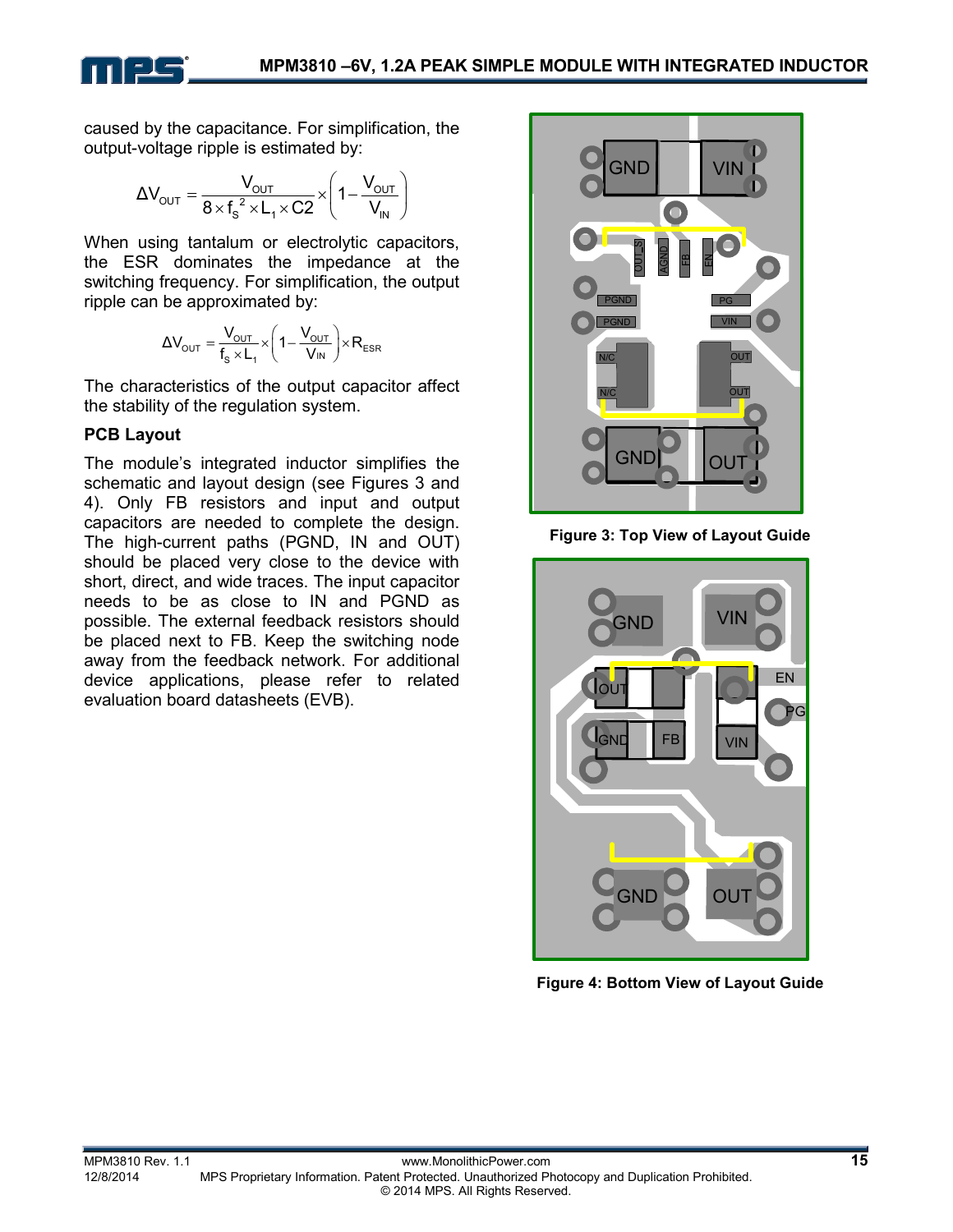

### **TYPICAL APPLICATION CIRCUITS (Adjustable Output)**



**Figure 5: Typical Application Circuits**